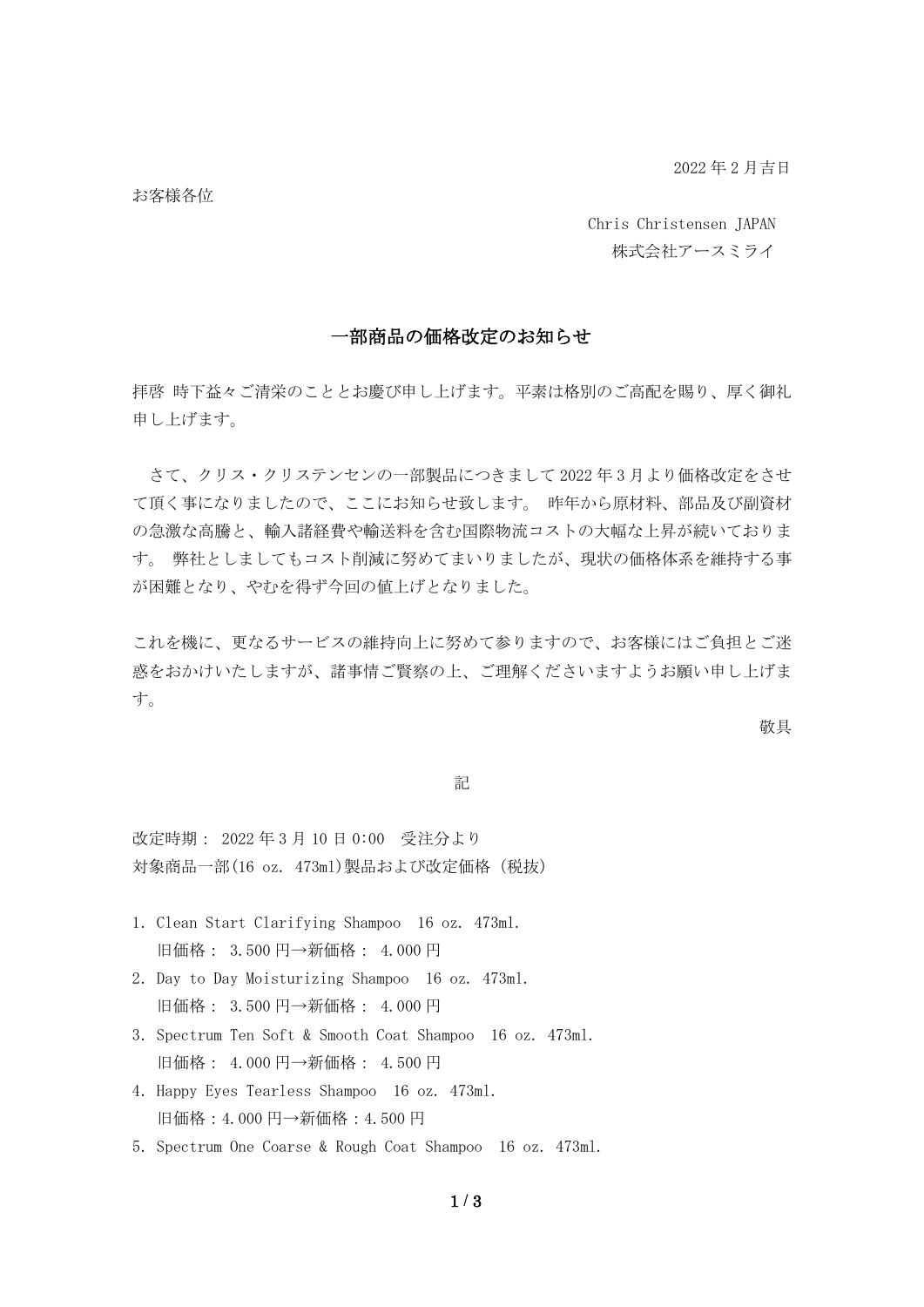旧価格:4.000 円→新価格:4.500 円

- 6.Ice on Ice Detangling Shampoo 16 oz. 473ml. 旧価格:4.000 円→新価格:4.500 円
- 7.White on White Shampoo 16 oz. 473ml. 旧価格:4.000 円→新価格:4.500 円
- 8.Black on Black Shampoo 16 oz. 473ml. 旧価格:4.000 円→新価格:4.500 円
- 9. Gold on Gold Shampoo 16 oz. 473ml. 旧価格:4.500 円→新価格:4.800 円
- 10. OC Magic Foam with Pump 18 oz. 532ml 旧価格:4.500 円→新価格:5.000 円
- 11.Show Off No Rinse Cleaner 16 oz. 473ml. 旧価格:3.500 円→新価格:4.000 円
- 12. Diamond Series Saving Grace Shampoo 16 oz. 473ml. 旧価格:6.500 円→新価格:7.000 円
- 13.Diamond Series Miracle Repair Shampoo 16 oz. 473ml. 旧価格:5.000 円→新価格:5.500 円
- 14.Diamond Series Miracle Repair Conditioner 16 oz. 473ml. 旧価格:5.000 円→新価格:5.500 円
- 15.Diamond Series Miracle Moisture Shampoo 16 oz. 473ml. 旧価格:5.000 円→新価格:5.500 円
- 16.Diamond Series Miracle Moisture Conditioner 16 oz. 473ml. 旧価格:5.000 円→新価格:5.500 円
- 17.Day to Day Moisturizing Conditioner 16 oz. 473ml. 旧価格:3.500 円→新価格:4.000 円
- 18.After U Bathe Rinse 16 oz. 473ml. 旧価格:3.500 円→新価格:4.000 円
- 19.Spectrum Ten Soft & Smooth Coat Conditioner 16 oz. 473ml. 旧価格:4.000 円→新価格:4.500 円
- 20.Spectrum One Coarse & Rough Coats Conditioner 16 oz. 473ml. 旧価格:4.000 円→新価格:4.500 円
- 21.Ice on Ice Detangling Conditioner 16 oz. 473ml. 旧価格:4.000 円→新価格:4.500 円
- 22.Ice on Ice Detangling Spray Ready to Use 16 oz. 473ml. 旧価格:4.000 円→新価格:4.500 円
- 23.Precious Drop Keratin Spray Ready to Use 16 oz. 473ml.